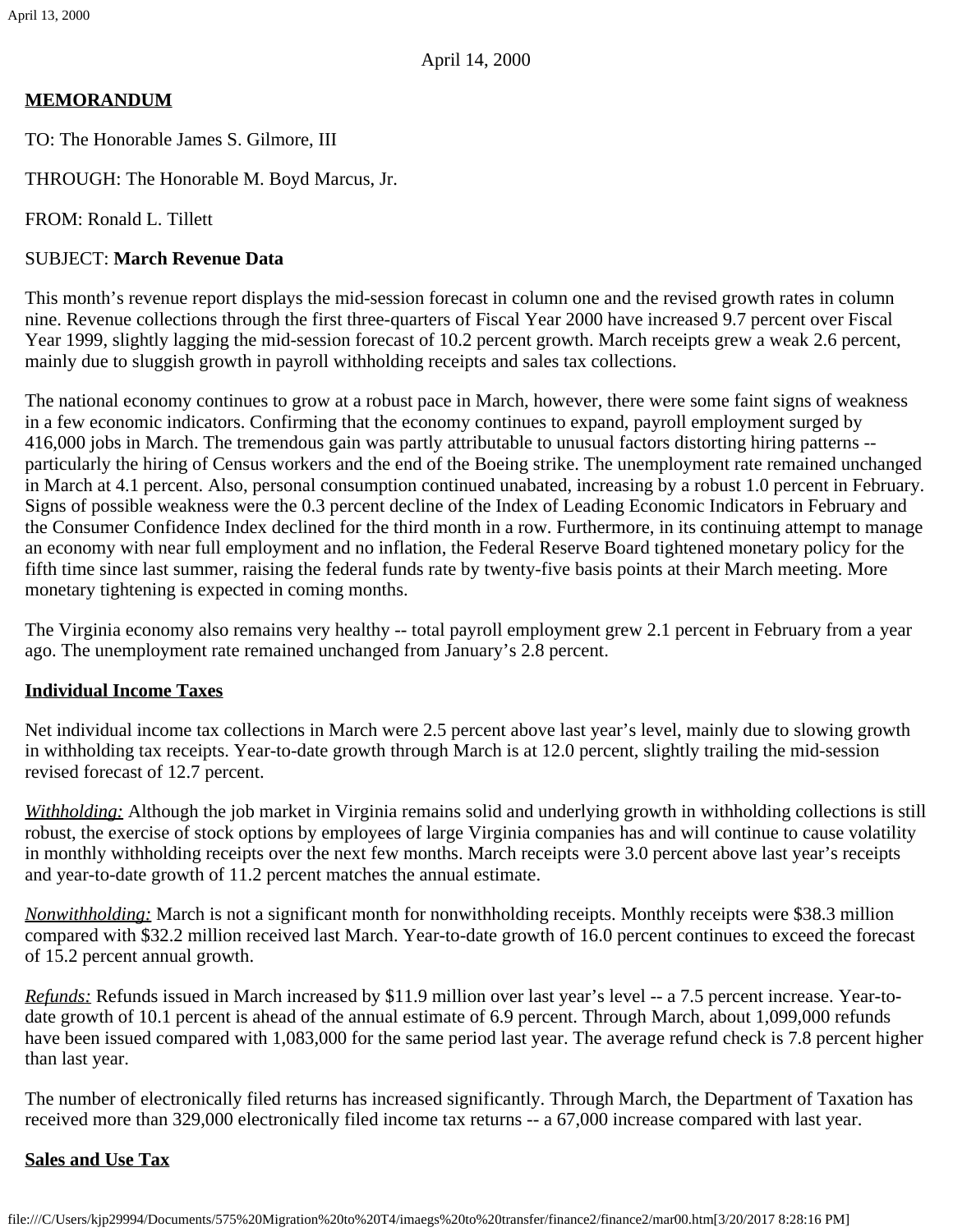Sales tax collections grew by 3.6 percent over last March. Year-to-date sales tax growth stands at 6.6 percent, trailing the annual forecast of 6.8 percent growth.

This is the second month of weak sales tax collections -- February receipts increased 3.2 percent -- and the weakness in sales tax collections can be attributed to four main factors: a more typical winter as compared to last year's mild winter, the increased cost of fuel (thereby limiting consumers' budgets for purchases of taxable items), volatility in the stock market (reducing the wealth effect and related spending), and higher interest rates dampening the demand for home durables.

### **Corporate Income Tax**

March is not a significant month for corporate income tax receipts. The 19.3 percent growth in year-to-date collections is well ahead of the annual estimate of 14.0 percent growth.

### **Public Service Corporations**

Little activity occurred this month in the payment of public services taxes by utility companies. Year-to-date receipts are down 3.7 percent, lagging the official estimate of 8.4 percent growth.

### **Insurance Company Premiums**

March receipts, primarily final payments for tax year 1999, totaled \$16.1 million compared with last year's \$21.7 million; however, due to an additional deposit day in February, some of March's final payments were received in February. Year-to-date growth of 4.1 percent is ahead of the annual estimate of 1.9 percent growth.

#### **Interest**

Interest earnings on state monies were \$15.1 million in March compared to \$14.5 million last year. The year-to-date decline of 1.3 percent lags the annual estimate of 6.8 percent growth.

### **ABC Taxes**

After three-quarters of the fiscal year, ABC tax collections are up 5.3 percent, ahead of the official forecast of 2.3 percent growth.

### **Lottery Revenues**

Lottery net income for the month decreased 3.0 percent compared to March of last year. Lottery net income for the first three-quarters of Fiscal Year 2000 was 0.7 percent ahead of last year and is ahead of the annual forecast of a 2.1 percent decline. The main reason for the better performance is due to significant increases in scratch game sales.

### **All Other Revenue**

Revenue from all other sources grew by 16.2 percent in March mainly due to a few large estate tax payments. On a year-to-date basis, collections for all other revenue are down 2.2 percent, compared with the mid-session estimate of a 0.2 percent decline.

#### **Summary**

Year-to-date revenue growth continues to be strong through March; however the strong momentum of the first half of Fiscal Year 2000 has clearly subsided this quarter. Third quarter growth in total general fund revenues in Fiscal Year 2000 was only 1.8 percent -- the lowest third quarter growth rate since Fiscal Year 1991. Most of the weakness in revenue growth was due to a slowdown in growth in the Commonwealth's two largest revenue sources -- payroll withholding receipts and sales tax collections.